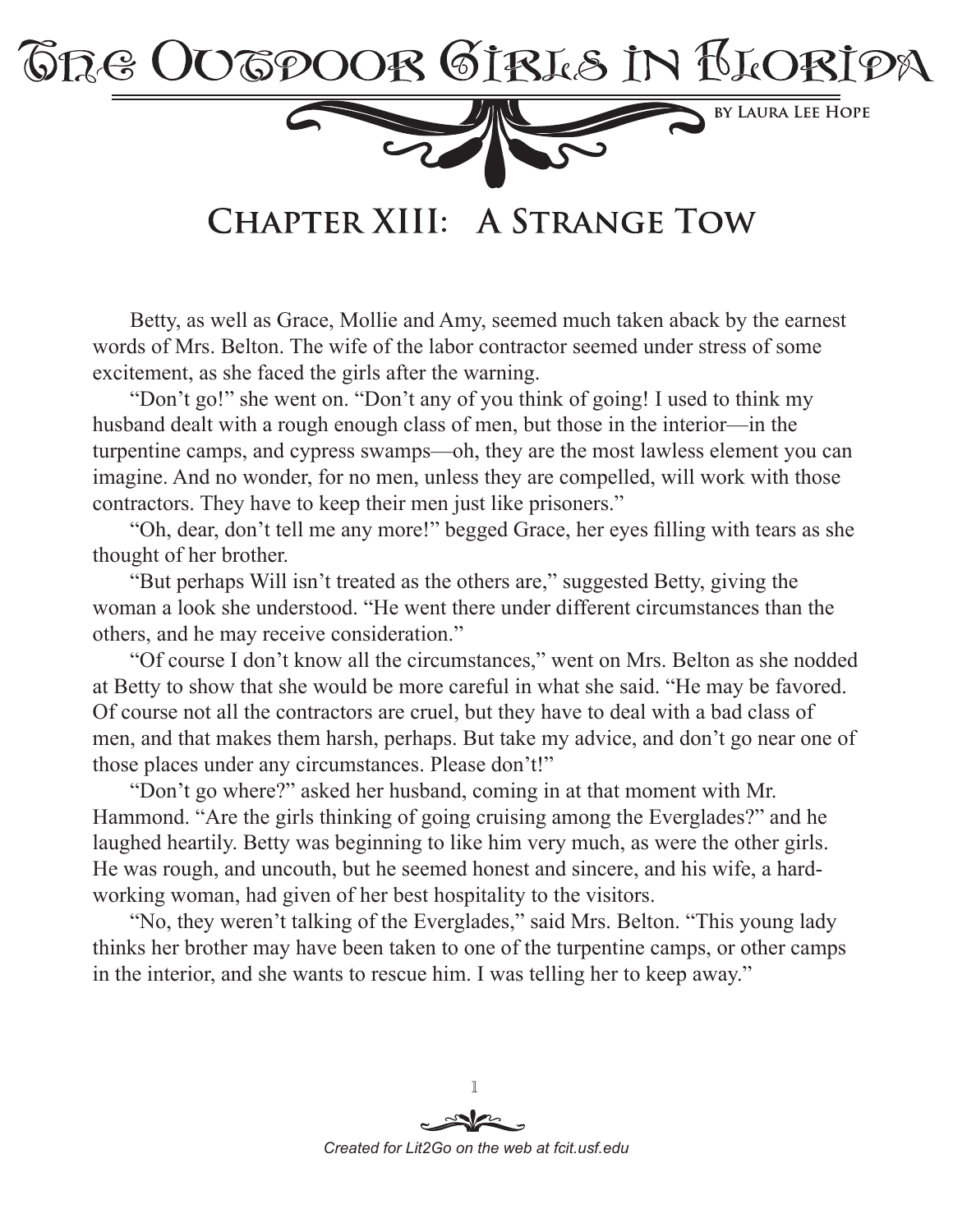"And that's good advice," agreed Mr. Belton, more seriously than he had yet spoken. "I don't mind mixing up with some men, but those contract laborers are pretty bad. My men are nothing to them, though I do get a hard customer once in a while."

"But what can we do?" Grace besought. "If Will is there we must get him away! Of course I'm not sure, but papa is looking everywhere for him, and the best clue we got was that he was somewhere in the interior of here."

"Then take my advice, and let the authorities do the searching," said Mr. Belton. "The season won't last much longer, and they may discharge a lot of their men—these contractors may. Then your brother could come out of his own accord."

"Oh, but it is so long to wait!" cried Grace. "Surely there must be some way," and she looked pleadingly at the two men.

"Well, I don't know," said Mr. Belton slowly. "I'll do all I can to help you, and so will any of my men. And I think Hammond, here, will say the same thing."

"Surely!" exclaimed the overseer. "But the question is—what could we do?"

"We'd first have to locate the camp," said the labor man. "After that we could talk business. It would depend on who was running it, and where it was. I'll tell you what I'll do. I'll keep my eyes and ears open, and when I hear anything I'll let you know, Miss. What sort of a looking young man might your brother be?"

Grace described Will accurately, enough so that Mr. Belton said he would know him if he saw or heard of him.

"And now are you young ladies ready to go back?" asked Mr. Hammond, as he smiled at Betty and her chums.

"Quite," she answered. "We have had a good view of the interior of Florida."

"Oh, shucks!" exclaimed the labor contractor. "Begging your pardon, Miss, for that kind of talk. But you haven't seen anything of the interior yet. There's parts I wouldn't want to trust myself to, not with all of my men behind me, and I'm not a scary sort of an individual, either. There's parts no one has ever been in, I reckon. Don't you say so, Hammond?"

"That's what I do!" was the emphatic answer. "Well, are you ready, girls?"

They left, bidding Mr. and Mrs. Belton good-bye, and Grace received renewed promises that all possible would be done to locate her brother.

Mr. Belton promised to bring a boat-load of laborers to the orange grove in the morning, and as the visitors left they heard the soft strains of one of the negro songs following them through the deep woods. The effect was weird in the extreme, especially when they reached the denser parts of the forest.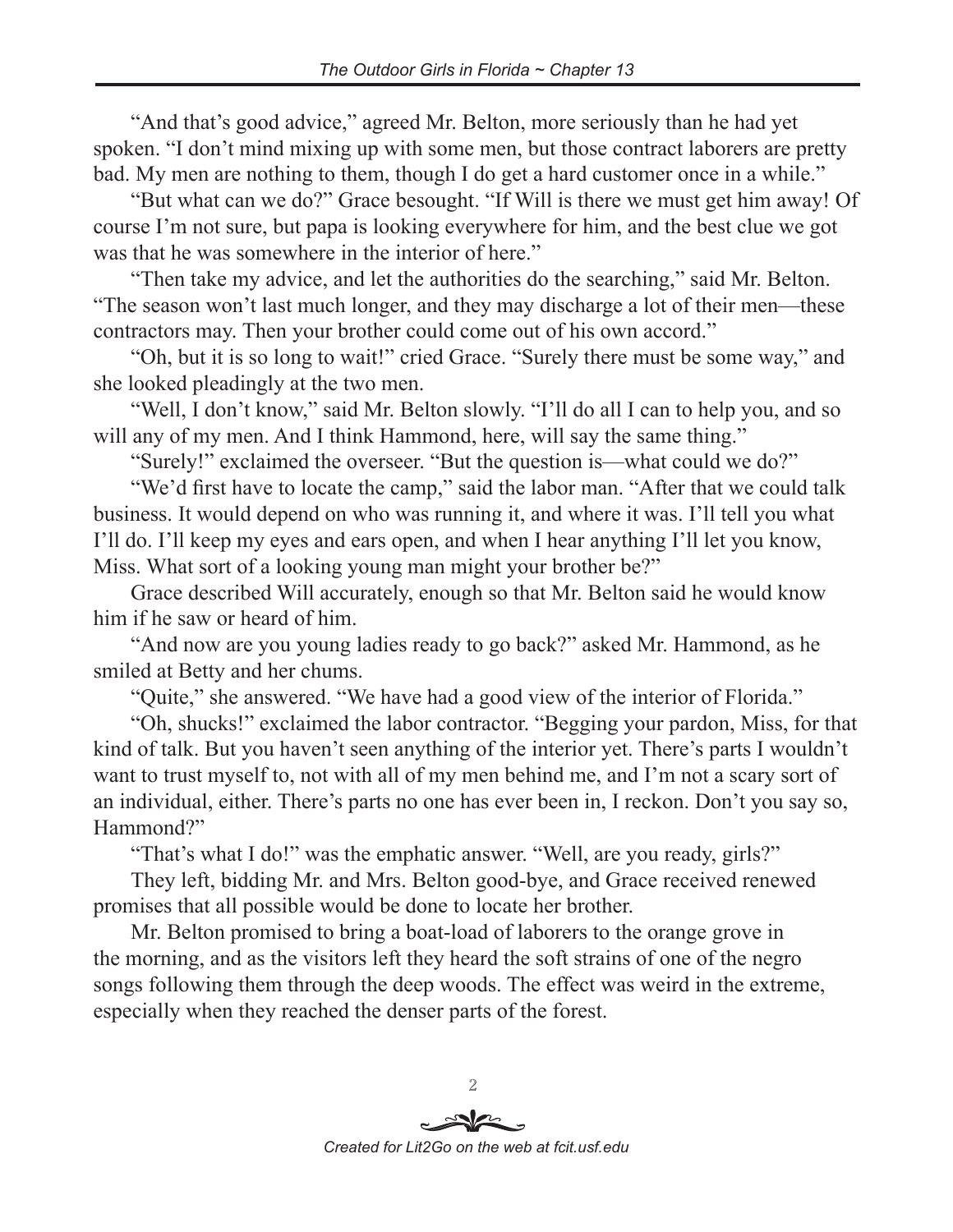Good time was made back to "Orangeade," as the girls had christened the bungalow in the grove, the boat running well. Mr. Hammond complimented the girls on the manner in which they ran the craft, each taking a turn at steering, while the overseer imparted instructions as to various sand bars and shallow places along the course.

Mr. Stonington was much interested in the report brought back by the girls regarding the lawlessness of the interior camps, and he agreed with Mr. Hammond that if any attempt at a rescue should be made a number of reliable men must be taken along.

"And I must write to father!" exclaimed Grace, "and ask if he has any clues. He may be able to give us some aid in locating the neighborhood of the camp. Oh, if Will could only know we are here, and would send us a letter! Just think, girls! He doesn't even know we are in Florida!"

"It does seem strange," remarked Mollie. "Usually wherever we go we see the boys once in a while."

"It is lonesome without them," said Betty impulsively. "I wonder if there is any chance of them coming down this summer?"

"It's winter—up where they are," remarked Amy.

"Oh, every place is summer to Betty when she thinks of a certain young man; summer and orange blossoms," drawled Grace.

"Don't be silly!" snapped Betty, with a vivid blush. "You know I meant all the boys—not one!"

"Selfish girl—she wants them all!" laughed Mollie.

Glorious were they—those winter days in Florida, where the outdoor girls enjoyed themselves to the utmost. Had it not been for one little rift in the lute, their pleasure and happiness would have been complete—and that rift was the absence of Will. Grace seemed to feel it more keenly as day passed day and no word came.

Her father did write saying that the inquiry was progressing slowly, and that it would take some time to have scanned each list of minor offenders who had been "hired" out to contractors under an old law, operative only in certain cases. As for naming any special locality where Will might be, that was impossible, as yet.

Mrs. Stonington seemed very much improved by her stay in the South, but she was not yet out of danger, the doctor said, and must use care. Her husband and Amy were still anxious about her, and watched her carefully; for, though she was no relation to Amy, she still acted, and in reality was, almost as a mother to the girl.

Amy's newly-found brother paid one visit to the bungalow in the orange grove, but could not stay long, as his business was increasing. He reported all well in Deepdale.

> 3 *Created for Lit2Go on the web at fcit.usf.edu*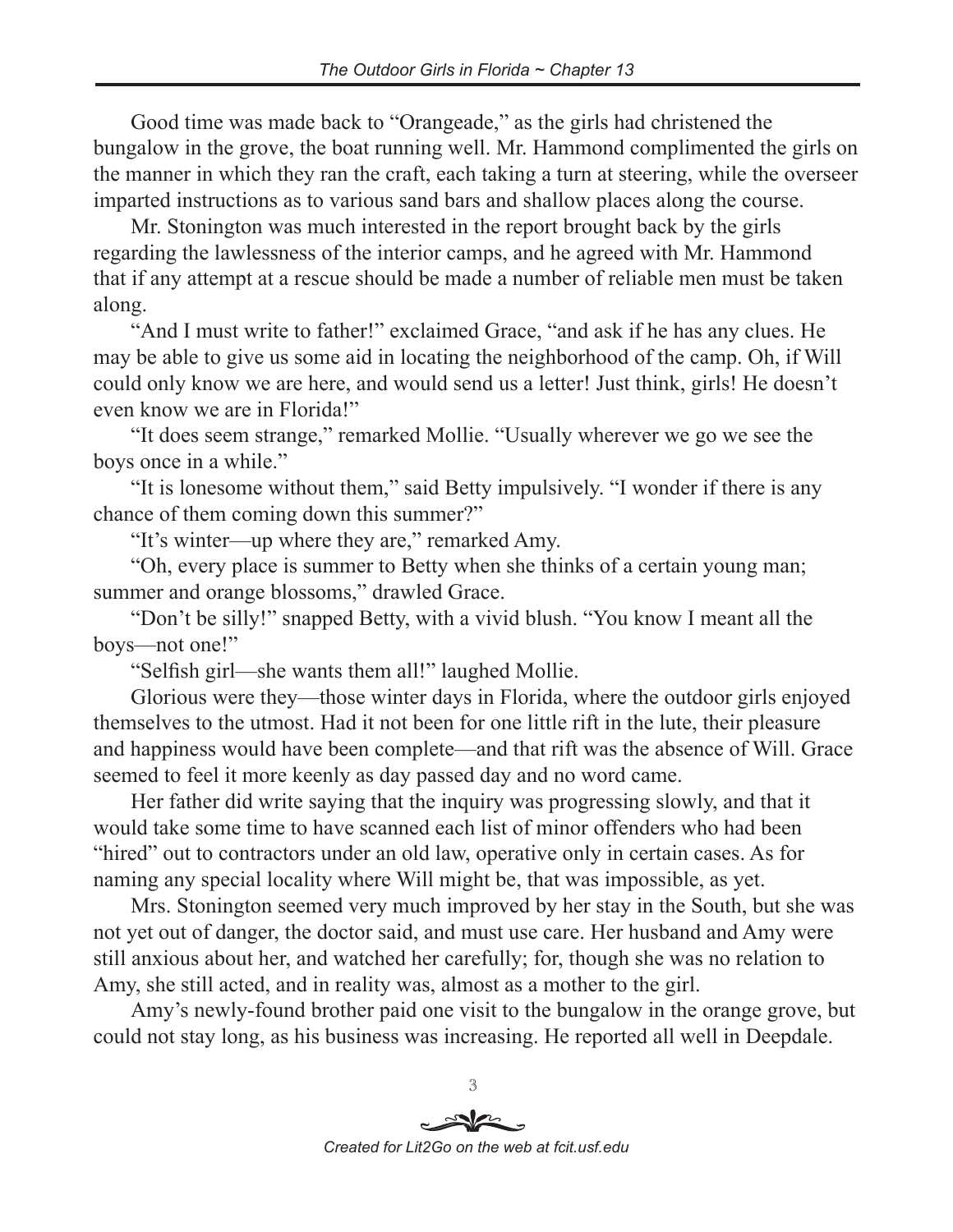"By the way," he said with a chuckle, "those old friends of yours, Alice Jallow and Kittie Rossmore, have started a sort of automobile club. I guess they're trying to rival you."

"They're not friends of ours," said Mollie quickly, "and as for being rivals—we refuse to consider them as such."

"Well, I don't blame you."

The orange picking was in full swing now, and the girls spent many happy days in the grove. They learned many new ways of eating oranges, and marveled at the difference in flavor of the fruit picked from the trees, from that as they recalled it in the North.

The laborers supplied by Mr. Belton had proved to be good workers, and more were sent for, the girls taking Mr. Hammond up to the clearing in the motor boat to arrange about them. Grace hoped to have some news of her brother, but the contractor said he had not been able to get any clues.

It was about a week after this, on a fine sunny day, not as warm as some of its predecessors, that Betty proposed a trip in her motor boat.

"Let's go quite a distance up the river," she suggested. "There are new sights to see, Mr. Hammond says, and no bars to run upon after we pass the landing where Mr. Belton docks. We may find some new streams or lakes to explore, for we've been all over Lake Chad." This was so, the girls soon having exhausted the possibilities of that body of water.

"I'm willing," agreed Mollie.

"And we can take our lunch, and stay all day," added Grace. "Oh dear! I wish someone would invent non-melting chocolate!" she complained, for her fingers were stained with the half-liquid confection.

"Some non-eating ones would be better," said Mollie, with a laugh. "Just the kind you look at, you know."

"I don't think that's funny," spoke Grace, slightly elevating her pretty nose.

Finally they got started, after repeated injunctions from Mrs. Stonington to "be careful," to all of which they dutifully promised obedience.

The trip was a delightful one, and no accidents marred it. They swept on up the river, which had hardly current enough to be noticeable. They paused to admire pretty spots, and stopped for lunch in a "perfect fairyland of a grove," to quote Amy. The Gem was anchored near an overhanging tree which served to permit the girls to go ashore dry-shod.

*Created for Lit2Go on the web at fcit.usf.edu*

 $\overline{4}$